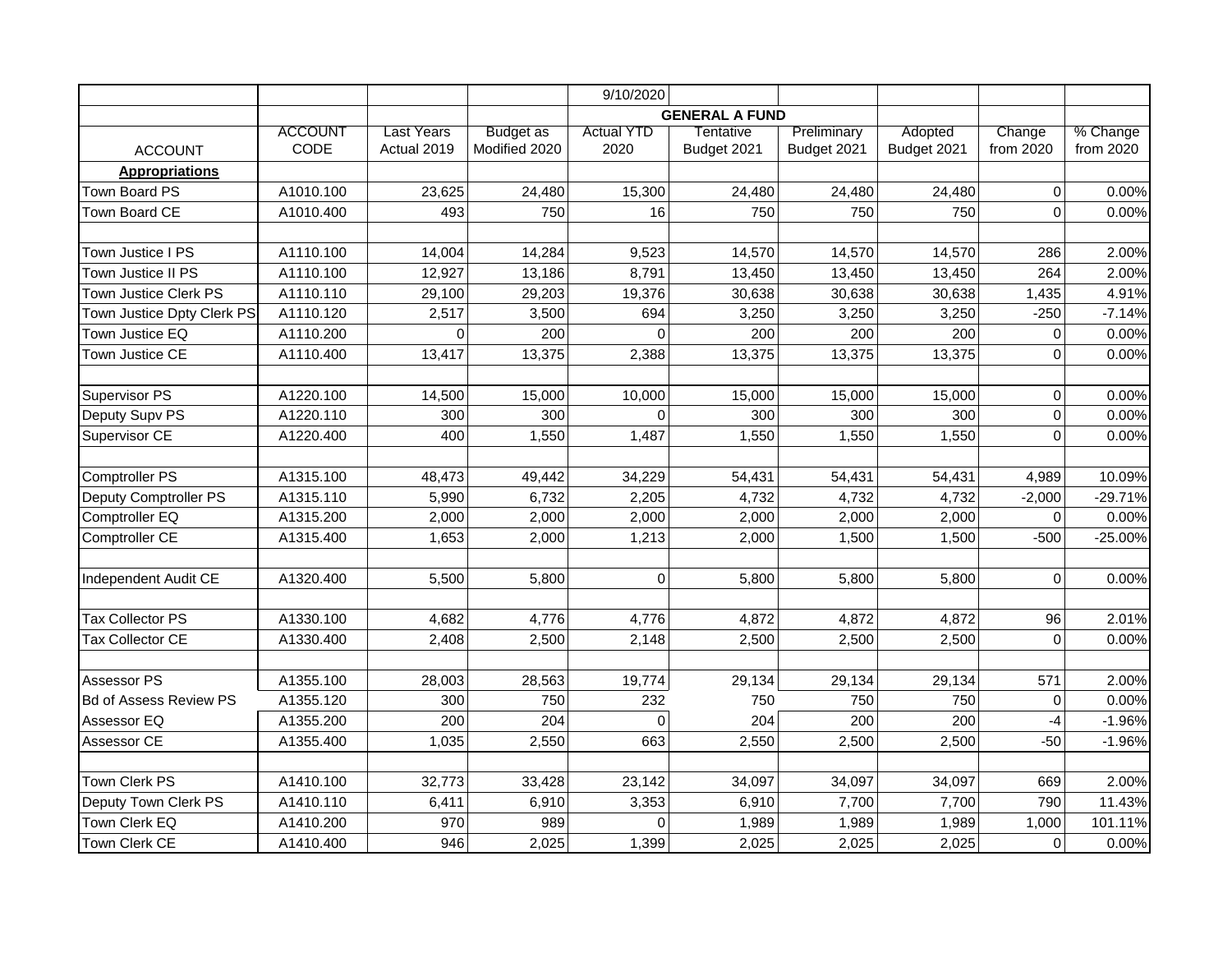| <b>Attorney PS</b>           | A1420.100 | 27,500    | 27,500   | 18,333         | 27,500   | 27,500   | 27,500   | $\mathsf{O}\xspace$ | 0.00%    |
|------------------------------|-----------|-----------|----------|----------------|----------|----------|----------|---------------------|----------|
| Attorney CE                  | A1420.400 | 16,006    | 6,250    | $\Omega$       | 6,250    | 6,250    | 6,250    | $\mathbf 0$         | 0.00%    |
| Engineer CE                  | A1440.400 | 3,503     | 10,000   | 4,955          | 10,000   | 10,000   | 10,000   | $\mathsf{O}\xspace$ | 0.00%    |
|                              |           |           |          |                |          |          |          |                     |          |
| Town Hall Cleaner PS         | A1620.100 | 9,642     | 8,303    | 4,545          | 8,303    | 8,303    | 8,303    | $\mathbf 0$         | 0.00%    |
| Town Hall EQ                 | A1620.200 | 2,000     | 2,000    | $\Omega$       | 10,000   | 5,000    | 5,000    | 3,000               | 150.00%  |
| Town Hall CE                 | A1620.400 | 34,307    | 50,500   | 19,439         | 45,000   | 50,500   | 50,500   | $\mathbf 0$         | 0.00%    |
| Central Comm EQ              | A1650.200 | 1,647     | 1,000    | 1,000          | 1,000    | 1,000    | 1,000    | $\mathbf 0$         | 0.00%    |
| Central Comm CE              | A1650.400 | 11,128    | 10,000   | 7,754          | 10,000   | 10,000   | 10,000   | $\mathbf 0$         | 0.00%    |
| Printing & Mailing CE        | A1670.400 | 4,783     | 5,000    | 1,000          | 5,000    | 5,000    | 5,000    | $\mathbf 0$         | 0.00%    |
|                              |           |           |          |                |          |          |          |                     |          |
| Unallocated Insurance CE     | A1910.400 | 59,018    | 63,000   | 59,001         | 64,000   | 64,000   | 64,000   | 1,000               | 1.59%    |
| Municipal Assoc Dues CE      | A1920.400 | 1,100     | 1,100    | 1,100          | 1,100    | 1,100    | 1,100    | $\Omega$            | 0.00%    |
| <b>Unclassified Expense</b>  | A1989.400 | 0         | $\Omega$ | $\overline{0}$ | $\Omega$ | $\Omega$ | $\Omega$ | $\Omega$            | 0.00%    |
| Contingent Acct CE           | A1990.400 | 0         | 45,000   | $\mathbf 0$    | 45,000   | 44,000   | 44,000   | $-1,000$            | $-2.22%$ |
|                              |           |           |          |                |          |          |          |                     |          |
| <b>Traffic Control EQ</b>    | A3310.200 | $\Omega$  | 800      | $\Omega$       | 800      | 800      | 800      | 0                   | 0.00%    |
| <b>Traffic Control CE</b>    | A3310.400 | 376       | 500      | 258            | 500      | 500      | 500      | $\mathbf 0$         | 0.00%    |
|                              |           |           |          |                |          |          |          |                     |          |
| Dog Control PS               | A3510.100 | 5,546     | 5,657    | 3,771          | 5,770    | 5,770    | 5,770    | 113                 | 2.00%    |
| Dog Control CE               | A3510.400 | 2,779     | 3,500    | 19             | 3,000    | 2,800    | 2,800    | $-700$              | -20.00%  |
|                              |           |           |          |                |          |          |          |                     |          |
| Public Health CE             | A4050.400 | $\pmb{0}$ | 10,000   | $\pmb{0}$      | 10,000   | 10,000   | 10,000   | $\boldsymbol{0}$    | 0.00%    |
|                              |           |           |          |                |          |          |          |                     |          |
| <b>Hwy Superintendent PS</b> | A5010.100 | 51,703    | 52,737   | 36,510         | 53,792   | 53,792   | 53,792   | 1,055               | 2.00%    |
| <b>Hwy Clerk PS</b>          | A5010.110 | 9,215     | 9,620    | 6,401          | 9,880    | 9,880    | 9,880    | 260                 | 2.70%    |
| Hwy Superintendent EQ        | A5010.200 | 493       | 500      | $\Omega$       | 500      | 500      | 500      | 0                   | 0.00%    |
| <b>Hwy Superintendent CE</b> | A5010.400 | 1,441     | 1,500    | 61             | 1,500    | 1,500    | 1,500    | $\mathbf 0$         | 0.00%    |
|                              |           |           |          |                |          |          |          |                     |          |
| Hwy Garage Cleaner PS        | A5132.100 | 4,580     | 5,300    | 2,905          | 5,300    | 5,300    | 5,300    | $\pmb{0}$           | 0.00%    |
| Hwy Garage EQ                | A5132.200 | 200       | 250      | $\Omega$       | 250      | 250      | 250      | $\mathbf 0$         | 0.00%    |
| Hwy Garage CE                | A5132.400 | 22,311    | 35,000   | 24,113         | 35,000   | 35,000   | 35,000   | $\mathbf 0$         | 0.00%    |
|                              |           |           |          |                |          |          |          |                     |          |
| <b>Street Lighting CE</b>    | A5182.400 | 28,522    | 30,000   | 14,537         | 30,000   | 28,750   | 28,750   | $-1,250$            | $-4.17%$ |
|                              |           |           |          |                |          |          |          |                     |          |
| Veterans CE                  | A6510.400 | 2.400     | 2,400    | 2,300          | 2,400    | 2,400    | 2,400    | $\overline{0}$      | 0.00%    |
|                              |           |           |          |                |          |          |          |                     |          |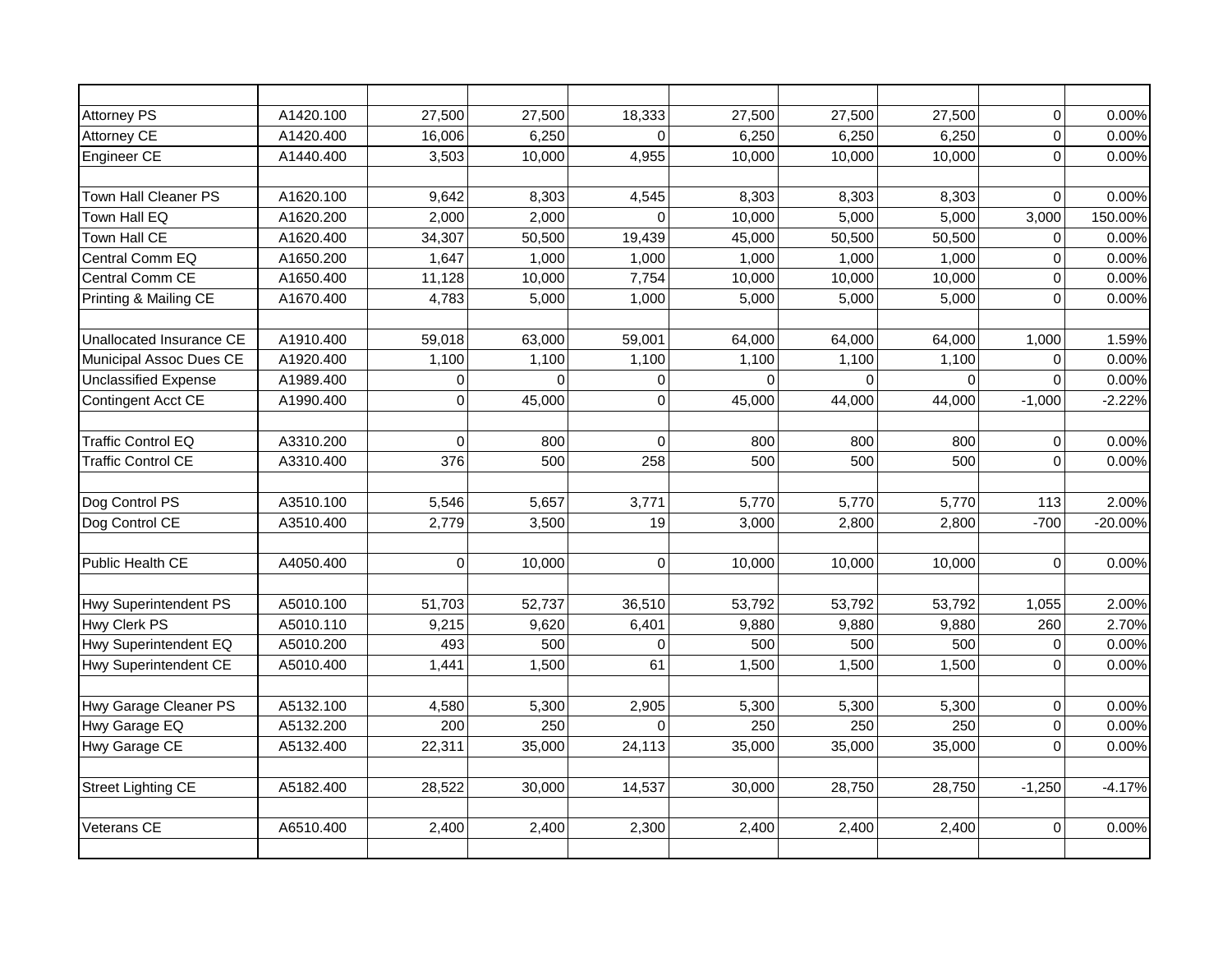| Sr. Citizen Spv. CE                    | A6772.400 | 16,207         | 17,000    | 773         | 17,000    | 17,000         | 17,000    | $\mathbf 0$ | 0.00%     |
|----------------------------------------|-----------|----------------|-----------|-------------|-----------|----------------|-----------|-------------|-----------|
|                                        |           |                |           |             |           |                |           |             |           |
| Parks Director PS                      | A7110.100 | 2,123          | 4,000     | 2,769       | 4,080     | 4,080          | 4,080     | 80          | 2.00%     |
| Parks Lawn Mower PS                    | A7110.120 | 3,456          | 4,413     | 2,550       | 4,413     | 4,667          | 4,667     | 254         | 5.76%     |
| Parks Groundskeeper PS                 | A7110.130 | 3,250          | 3,250     | 1,083       | 3,250     | 1,625          | 1,625     | $-1,625$    | -50.00%   |
| Parks Maintenance PS                   | A7110.140 | 8,193          | 6,895     | 6,599       | 6,895     | 8,500          | 8,500     | 1,605       | 23.28%    |
| Parks EQ                               | A7110.200 | 3,752          | 5,000     | $\mathbf 0$ | 5,000     | 5,500          | 5,500     | 500         | 10.00%    |
| Parks CE                               | A7110.400 | 9,989          | 11,000    | 2,219       | 11,000    | 11,000         | 11,000    | 0           | 0.00%     |
|                                        |           |                |           |             |           |                |           |             |           |
| Spec Rec Fac(Trail) PS                 | A7150.100 | 222            | 1,273     | 709         | 1,273     | 1,346          | 1,346     | 73          | 5.73%     |
| Spec Rec Fac(Gym) PS                   | A7150.110 | 1,083          | 2,000     | 393         | 2,000     | 2,000          | 2,000     | 0           | 0.00%     |
| Spec Rec-Trail CE                      | A7150.400 | 537            | 400       | $\Omega$    | 400       | 400            | 400       | 0           | 0.00%     |
| Spec Rec-Old Gym CE                    | A7150.410 | 43             | 500       | 94          | 500       | 500            | 500       | 0           | 0.00%     |
|                                        |           |                |           |             |           |                |           |             |           |
| <b>Recreation Director PS</b>          | A7310.100 | 30,327         | 26,000    | 10,771      | 26,520    | 26,520         | 26,520    | 520         | 2.00%     |
| <b>Recreation Supv PS</b>              | A7310.120 | 61,263         | 80,000    | 16,719      | 80,000    | 68,000         | 68,000    | $-12,000$   | $-15.00%$ |
| <b>Recreation CE</b>                   | A7310.400 | 41,262         | 41,742    | 23,934      | 41,742    | 42,575         | 42,575    | 833         | 2.00%     |
|                                        |           |                |           |             |           |                |           |             |           |
| <b>Historian PS</b>                    | A7510.100 | 200            | 200       | 0           | 200       | 200            | 200       | 0           | 0.00%     |
| <b>Celebrations CE</b>                 | A7550.400 | 479            | 1,000     | 96          | 1,000     | 1,000          | 1,000     | 0           | 0.00%     |
|                                        |           |                |           |             |           |                |           |             |           |
| <b>Cemetery PS</b>                     | A8810.10  | 75,664         | 78,902    | 52,948      | 80,480    | 83,415         | 83,415    | 4,513       | 5.72%     |
| Cemetery EQ                            | A8810.20  | 13,329         | 1,000     | $\Omega$    | 1,000     | 1,000          | 1,000     | 0           | 0.00%     |
| Cemetery CE                            | A8810.40  | 4,204          | 10,000    | 8,202       | 10,000    | 10,000         | 10,000    | 0           | 0.00%     |
|                                        |           |                |           |             |           |                |           |             |           |
| <b>NYS Retirement</b>                  | A9010.800 | 41,686         | 45,000    | 0           | 47,000    | 47,000         | 47,000    | 2,000       | 4.44%     |
| Social Security                        | A9030.800 | 32,049         | 35,000    | 19,881      | 37,000    | 37,000         | 37,000    | 2,000       | 5.71%     |
| Medicare                               | A9035.800 | 7,441          | 8,500     | 4,625       | 9,000     | 9,000          | 9,000     | 500         | 5.88%     |
| Worker's Comp Ins                      | A9040.800 | 23,942         | 28,000    | 16,776      | 28,000    | 28,000         | 28,000    | $\mathbf 0$ | 0.00%     |
| Unemployment Ins                       | A9050.800 | $\overline{0}$ | 6,000     | $\mathbf 0$ | 6,000     | 6,000          | 6,000     | 0           | 0.00%     |
| Health Insurance                       | A9060.800 | 94,333         | 108,000   | 62,064      | 110,000   | 108,000        | 108,000   | 0           | 0.00%     |
| <b>B A N Principal</b>                 | A9730.600 | 8,555          | 8,555     | 8,555       | 8,550     | 8,550          | 8,550     | $-5$        | $-0.06%$  |
| <b>B A N Interest</b>                  | A9730.700 | 606            | 350       | 350         | 171       | 171            | 171       | $-179$      | $-51.28%$ |
| <b>Trsfr to Other Funds</b>            | A9901.900 | $\overline{0}$ | $\Omega$  | $\mathbf 0$ | $\Omega$  | $\overline{0}$ | $\Omega$  | $\Omega$    |           |
| <b>Trsfr to Capital Reserve</b>        | A9950.900 | $\overline{0}$ | 19,000    | $\mathbf 0$ | 19,000    | 25,000         | 25,000    | 6,000       | 31.58%    |
|                                        |           |                |           |             |           |                |           |             |           |
| <b>TOTALS:</b><br><b>Appropriation</b> |           | 1,037,023      | 1,204,894 | 612,825     | 1,224,875 | 1,219,736      | 1,219,736 | 14,842      | 1.23%     |
|                                        |           |                |           |             |           |                |           |             |           |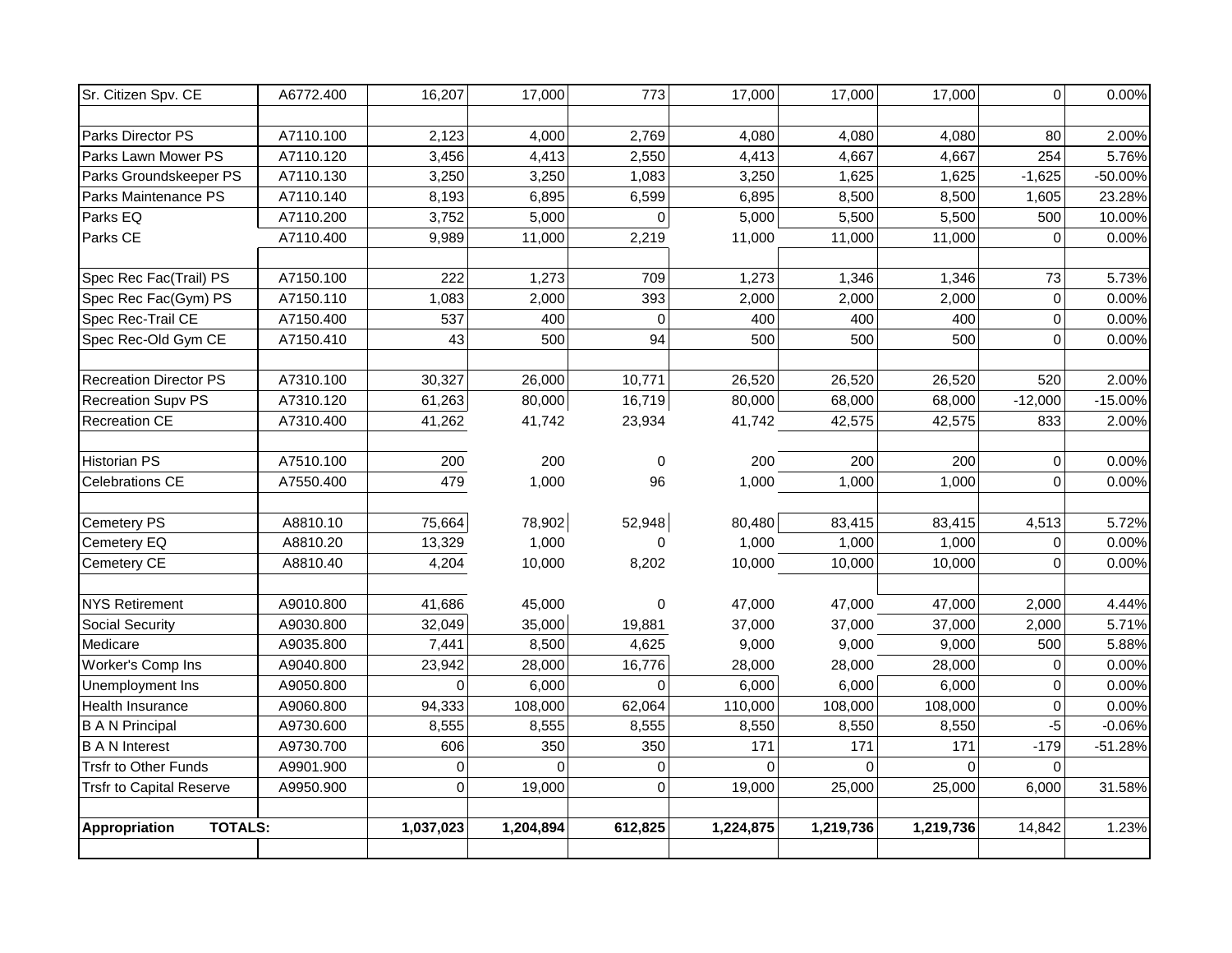| <b>Revenues</b>                   |       |          |             |             |             |          |             |                |           |
|-----------------------------------|-------|----------|-------------|-------------|-------------|----------|-------------|----------------|-----------|
|                                   |       |          |             |             |             |          |             |                |           |
| Real Property Tax                 | A1001 | 592,410  | 602,867     | 602,867     |             |          | 659,509     | 56,642         | 9.40%     |
| <b>Special Assessment</b>         | A1030 | 2,778    | 3,500       | 1,493       | 3,500       | 3,500    | 3,500       | $\Omega$       | 0.00%     |
| PILOT                             | A1081 | 16,456   | 17,000      | 6,940       | 17,000      | 17,000   | 17,000      | $\overline{0}$ | 0.00%     |
| Int & Penalties on RPT            | A1090 | 13,147   | 11,000      | 11,298      | 11,000      | 11,000   | 11,000      | 0              | 0.00%     |
| <b>Franchise Fees</b>             | A1170 | 51,444   | 50,000      | 28,549      | 50,000      | 50,000   | 50.000      | $\Omega$       | 0.00%     |
| <b>Clerk Fees</b>                 | A1255 | 751      | 1,000       | 458         | 1,000       | 1,000    | 1,000       | $\mathbf 0$    | 0.00%     |
| Park & Rec Charges                | A2001 | 28,578   | 27,310      | 7,227       | 27,310      | 27,310   | 27,310      | $\mathbf 0$    | 0.00%     |
| Spec Rec Facilities Charge        | A2025 | 11,748   | 12,000      | 2,935       | 12,000      | 12,000   | 12,000      | $\mathbf 0$    | 0.00%     |
| Sale of Cemetery Lots             | A2190 | 7,650    | 15,000      | 14,450      | 15,000      | 15,000   | 15,000      | 0              | 0.00%     |
| <b>Charges for Cemetery Serv</b>  | A2192 | 39,372   | 37,500      | 20,190      | 37,500      | 37,500   | 37,500      | $\mathbf 0$    | 0.00%     |
| Interest & Earnings               | A2401 | 150      | 100         | 102         | 100         | 100      | 100         | $\mathbf 0$    | 0.00%     |
| Interest on Cemetery CD           | A2402 | $\Omega$ | $\Omega$    | 0           | $\Omega$    | $\Omega$ | $\Omega$    | $\Omega$       | 0.00%     |
| Games of Chance Licenses          | A2530 | 20       | $\Omega$    | $\Omega$    | $\Omega$    | $\Omega$ | $\Omega$    | $\overline{0}$ | 0.00%     |
| <b>Bingo Licenses</b>             | A2540 | $\Omega$ | $\Omega$    | $\Omega$    | $\Omega$    | $\Omega$ | $\Omega$    | $\overline{0}$ | 0.00%     |
| Dog Licenses                      | A2544 | 4,985    | 5,000       | 2,530       | 5,000       | 5,000    | 5,000       | 0              | 0.00%     |
| Peddler's Permit                  | A2590 | 500      | $\Omega$    | $\Omega$    | $\Omega$    | $\Omega$ | $\Omega$    | $\Omega$       | 0.00%     |
| <b>Fines &amp; Forfeited Bail</b> | A2610 | 75,699   | 65,000      | 22,131      | 55,000      | 55,000   | 55,000      | $-10,000$      | $-15.38%$ |
| Sale of Scrap                     | A2650 | $\Omega$ | $\Omega$    | $\Omega$    | $\Omega$    | $\Omega$ | $\Omega$    | 0              | 0.00%     |
| <b>Minor Sales</b>                | A2655 | 720      | 1,000       | 219         | 1,000       | 1,000    | 1,000       | $\Omega$       | 0.00%     |
| Refund of Prior Yrs Expend        | A2701 | $\Omega$ | $\Omega$    | $\Omega$    | $\Omega$    | $\Omega$ | $\Omega$    | $\Omega$       | 0.00%     |
| <b>Gifts &amp; Donations</b>      | A2705 | 310      | $\mathbf 0$ | 20          | $\mathbf 0$ | $\Omega$ | $\Omega$    | $\overline{0}$ | 0.00%     |
| Unclassified Revenue              | A2770 | $\Omega$ | $\mathbf 0$ | 5,872       | $\Omega$    | $\Omega$ | $\Omega$    | 0              | 0.00%     |
| <b>State Revenue Sharing</b>      | A3001 | 77,717   | 77,717      | $\Omega$    | 77,717      | 62,174   | 62,174      | $-15,543$      | -20.00%   |
| Mortgage Tax                      | A3005 | 48,704   | 45,000      | 55,997      | 45,000      | 60,543   | 60,543      | 15,543         | 34.54%    |
| Real Prop Tax (STAR)              | A3040 | $\Omega$ | $\Omega$    | 0           | $\mathbf 0$ | $\Omega$ | $\mathbf 0$ | $\overline{0}$ | 0.00%     |
| Assessment Aid                    | A3089 | 8,412    | $\Omega$    | $\Omega$    | $\Omega$    | $\Omega$ | $\Omega$    | $\Omega$       | 0.00%     |
| <b>Recreation Reimbursement</b>   | A3820 | 2,950    | 2,100       | $\mathbf 0$ | 2,100       | 2,100    | 2,100       | $\Omega$       | 0.00%     |
| Other Home & Comm Serv            | A3989 | $\Omega$ | $\Omega$    | $\mathbf 0$ | $\Omega$    | $\Omega$ | $\Omega$    | $\overline{0}$ | 0.00%     |
| Interfund Transfers               | A5031 | 0        | $\Omega$    | $\mathbf 0$ | $\Omega$    | $\Omega$ | $\Omega$    | $\overline{0}$ | 0.00%     |
|                                   |       |          |             |             |             |          |             |                |           |
| <b>TOTALS:</b><br>Revenue         |       | 984,500  | 973,094     | 783,277     | 360,227     | 360,227  | 1,019,736   | 46,642         | 4.79%     |
|                                   |       |          |             |             |             |          |             |                |           |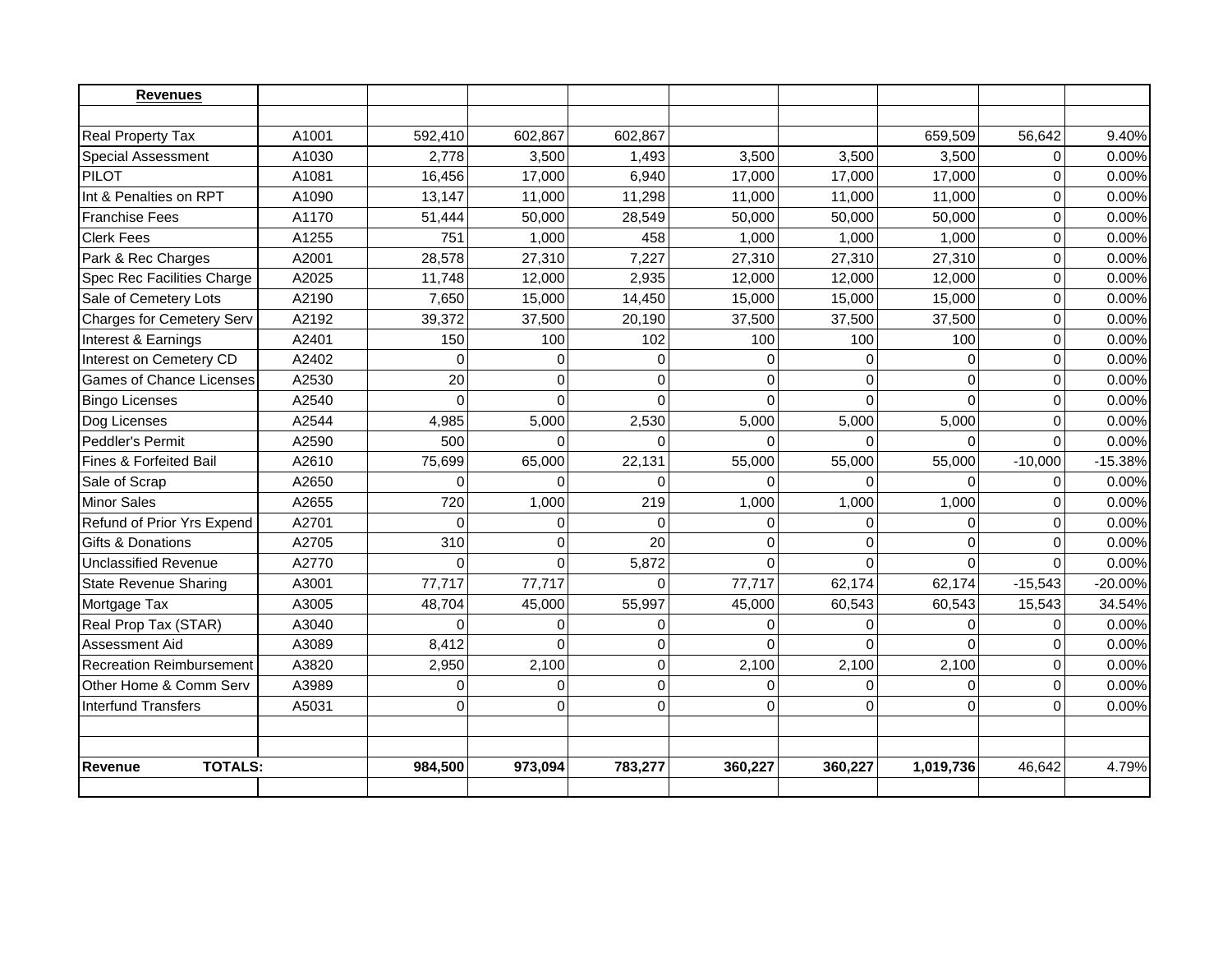|                                        | <b>ACCOUNT</b> | <b>Last Years</b> | <b>Budget as</b> | <b>Actual YTD</b> | <b>Tentative</b> | Preliminary | Adopted     | Change              | % Change  |
|----------------------------------------|----------------|-------------------|------------------|-------------------|------------------|-------------|-------------|---------------------|-----------|
| <b>ACCOUNT</b>                         | CODE           | Actual 2019       | Modified 2020    | 2020              | Budget 2021      | Budget 2021 | Budget 2021 | from 2020           | from 2020 |
| <b>Appropriations</b>                  |                |                   |                  |                   |                  |             |             |                     |           |
|                                        |                |                   |                  |                   |                  |             |             |                     |           |
| Contingent Acct. CE                    | B1990.400      | 0                 | 5,000            | $\mathbf 0$       | 5,000            | 5,000       | 5,000       | $\mathbf 0$         | 0.00%     |
|                                        |                |                   |                  |                   |                  |             |             |                     |           |
| Police CE                              | B3120.400      | 12,000            | 10,000           | 5,000             | 10,000           | 10,000      | 10,000      | $\mathbf{0}$        | 0.00%     |
|                                        |                |                   |                  |                   |                  |             |             |                     |           |
| Registrar of Vital Stat PS             | B4020.100      | 2,081             | 2,123            | 1,470             | 2,166            | 2,166       | 2,166       | 43                  | 2.03%     |
|                                        |                |                   |                  |                   |                  |             |             |                     |           |
| <b>Library CE</b>                      | B7410.400      | 39,850            | 42,350           | 42,350            | 44,850           | 44,850      | 44,850      | 2,500               | 5.90%     |
|                                        |                |                   |                  |                   |                  |             |             |                     |           |
| Zoning Officer PS                      | B8010.100      | 54,080            | 58,300           | 40,123            | 60,250           | 60,000      | 60,000      | 1,700               | 2.92%     |
| Zoning Clerk PS                        | B8010.110      | 14,715            | 15,925           | 10,520            | 17,550           | 18,525      | 18,525      | 2,600               | 16.33%    |
| <b>ZBA Secretary PS</b>                | B8010.120      | 396               | 656              | 277               | 656              | 656         | 656         | $\pmb{0}$           | 0.00%     |
| <b>ZBA PS</b>                          | B8010.130      | 0                 | 3,520            | 0                 | 3,520            | 3,520       | 3,520       | 0                   | 0.00%     |
| Zoning EQ                              | B8010.200      | 1,600             | 1,600            | 0                 | 1,600            | 1,600       | 1,600       | $\pmb{0}$           | 0.00%     |
| Zoning CE                              | B8010.400      | 8,098             | 10,800           | 4,761             | 10,800           | 10,800      | 10,800      | $\mathbf 0$         | 0.00%     |
|                                        |                |                   |                  |                   |                  |             |             |                     |           |
| Planning Board PS                      | B8020.100      | 4,564             | 5,280            | 0                 | 5,280            | 5,280       | 5,280       | $\mathsf 0$         | 0.00%     |
| Planning Board Secty PS                | B8020.110      | 164               | 984              | 526               | 984              | 984         | 984         | $\mathbf 0$         | 0.00%     |
| Planning Board CE                      | B8020.400      | 480               | 6,600            | 199               | 6,600            | 6,600       | 6,600       | $\Omega$            | 0.00%     |
|                                        |                |                   |                  |                   |                  |             |             |                     |           |
| <b>NYS Retirement</b>                  | B9010.800      | 8,250             | 8,500            | $\Omega$          | 8,750            | 8,750       | 8,750       | 250                 | 2.94%     |
| Social Security                        | B9030.800      | 4,707             | 5,250            | 3,281             | 5,500            | 5,500       | 5,500       | 250                 | 4.76%     |
| Medicare                               | B9035.800      | 1,102             | 1,250            | 761               | 1,300            | 1,300       | 1,300       | 50                  | 4.00%     |
| Worker's Comp Ins                      | B9040.800      | 3,200             | 3,459            | 2,500             | 3,459            | 3,459       | 3,459       | $\pmb{0}$           | 0.00%     |
| Unemployment Ins                       | B9050.800      | $\Omega$          | 500              | $\Omega$          | 500              | 500         | 500         | $\mathbf 0$         | 0.00%     |
| <b>Disability Insurance</b>            | B9055.800      | 75                | 75               | 75                | 75               | 75          | 75          | $\mathsf{O}\xspace$ | 0.00%     |
| <b>Health Insurance</b>                | B9060.800      | 16,285            | 21,000           | 11,177            | 21,000           | 21,000      | 21,000      | $\pmb{0}$           | 0.00%     |
| Trnsfr to Other Funds                  | B9901.900      | $\mathbf 0$       | $\mathbf 0$      | $\overline{0}$    | $\overline{0}$   | 0           | 0           | $\mathbf 0$         | 0.00%     |
|                                        |                |                   |                  |                   |                  |             |             |                     |           |
| <b>TOTALS:</b><br><b>Appropriation</b> |                | 171,647           | 203,172          | 123,020           | 209,840          | 210,565     | 210,565     | 7,393               | 3.64%     |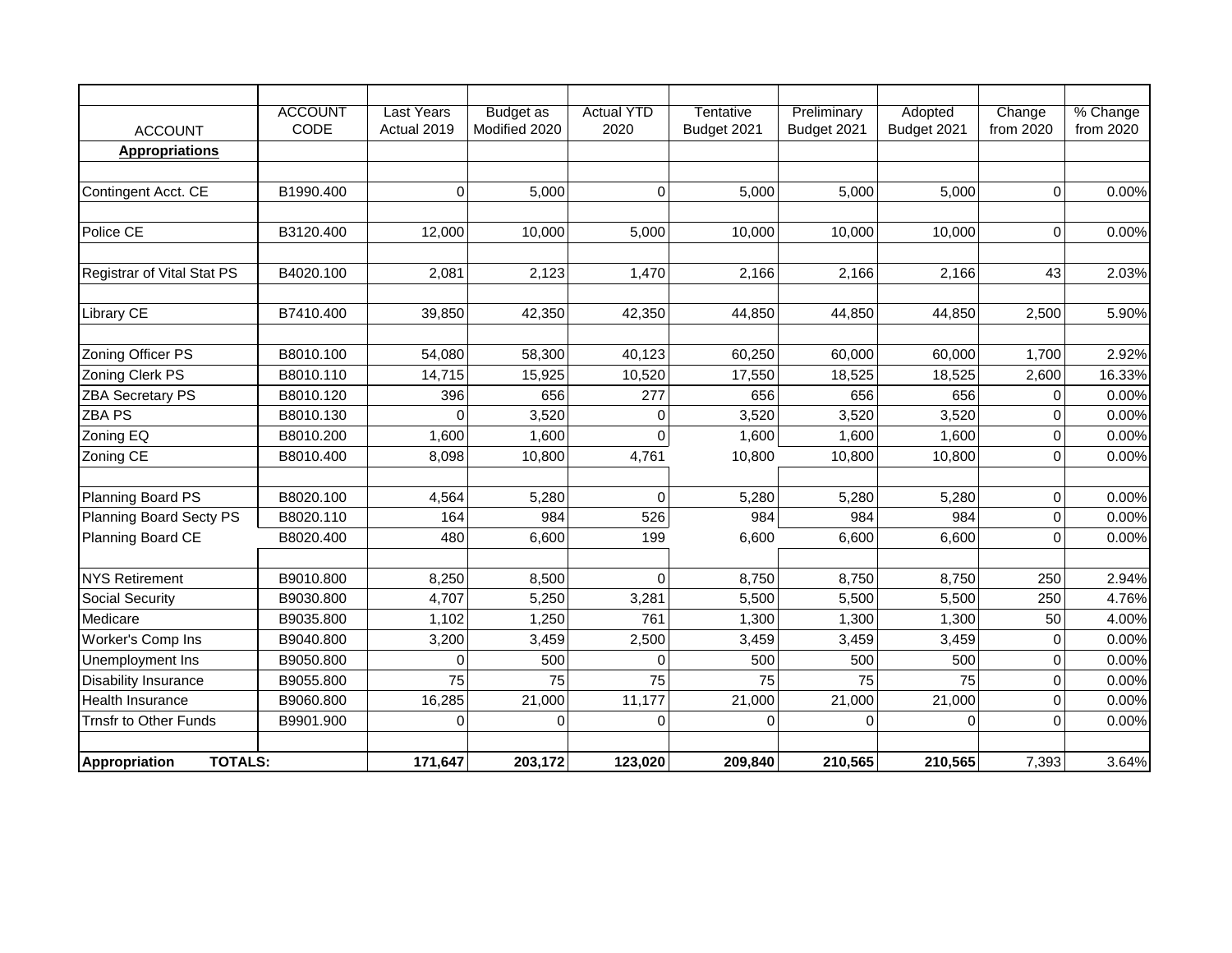| <b>Revenues</b>                  |               |         |         |        |         |         |         |       |          |
|----------------------------------|---------------|---------|---------|--------|---------|---------|---------|-------|----------|
| <b>Real Propert Taxes</b>        | <b>B.1001</b> | 4,520   | 372     | 372    |         |         | 6,765   | 6,393 | 1718.55% |
| Non-Property Tax (Sales Tal      | B1120         | 122,500 | 142,500 | 20,000 | 142,500 | 142,500 | 142,500 |       | 0.00%    |
| <b>Health Fees</b>               | B1601         | 2,227   | 1,300   | 1,020  | 1,300   | 1,300   | 1,300   |       | 0.00%    |
| <b>Zoning Fees</b>               | B2110         | 1,550   | 3,000   | 1,175  | 3,000   | 3,000   | 3,000   |       | 0.00%    |
| Interest & Earnings              | B2401         | 10      |         |        |         |         |         |       | 0.00%    |
| <b>Building Fees</b>             | B2590         | 25,491  | 21,000  | 55,043 | 25,000  | 23,000  | 23,000  | 2,000 | 9.52%    |
| Refund of Prior Yr Expense       | B2701         |         |         | 0      |         |         |         | 0     | 0.00%    |
|                                  |               |         |         |        |         |         |         |       |          |
| <b>TOTALS:</b><br><b>Revenue</b> |               | 156,297 | 168,172 | 77,613 | 171,800 | 169,800 | 176,565 | 8,393 | 4.99%    |
|                                  |               |         |         |        |         |         |         |       |          |
|                                  |               |         |         |        |         |         |         |       |          |
|                                  |               |         |         |        |         |         |         |       |          |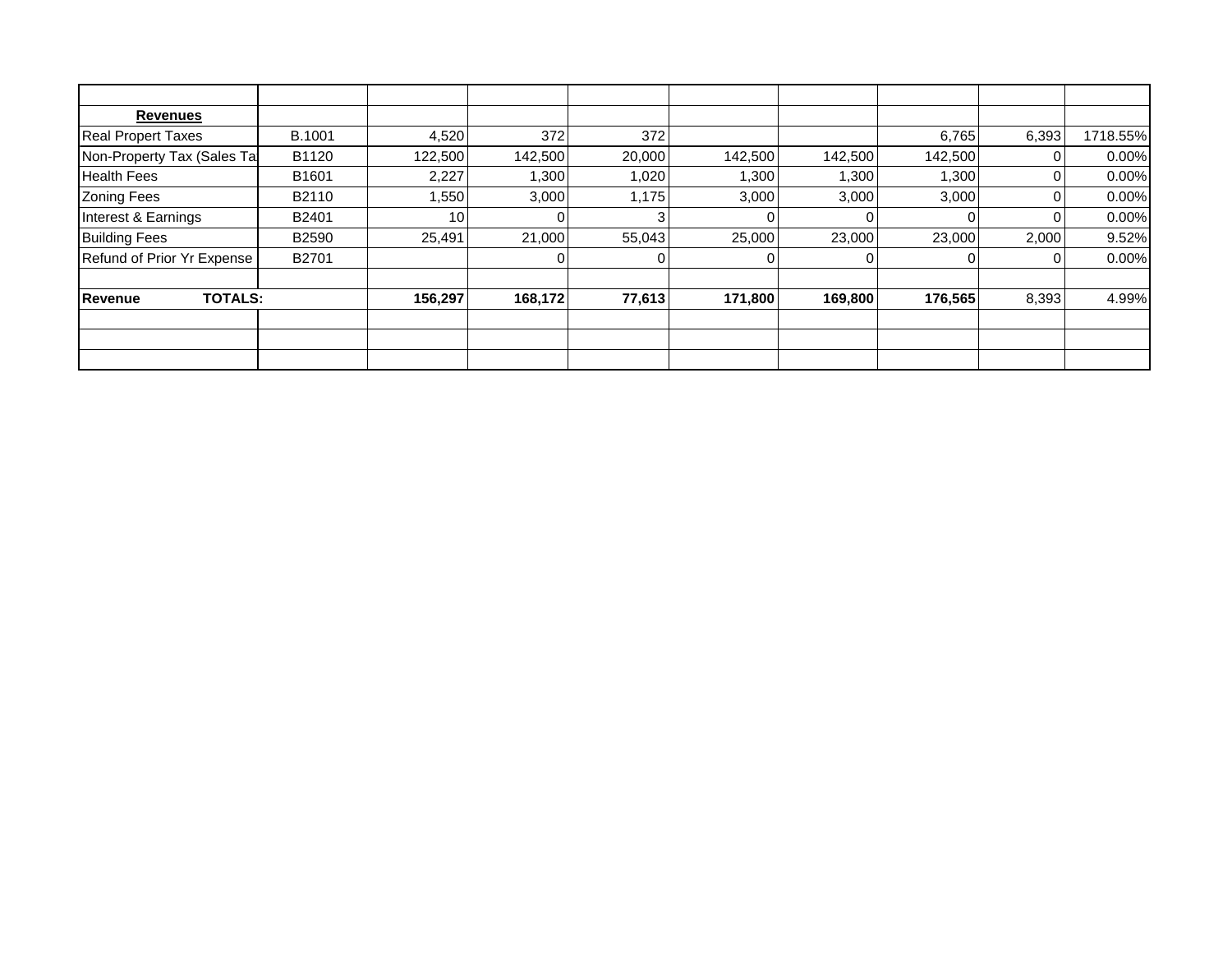|                                        | <b>ACCOUNT</b> | Last Years  | <b>Budget as</b> | <b>Actual YTD</b> | Tentative   | Preliminary | Adopted     | Change      | % Change  |
|----------------------------------------|----------------|-------------|------------------|-------------------|-------------|-------------|-------------|-------------|-----------|
| <b>ACCOUNT</b>                         | CODE           | Actual 2019 | Modified 2020    | 2020              | Budget 2021 | Budget 2021 | Budget 2021 | from 2020   | from 2020 |
| <b>Appropriations</b>                  |                |             |                  |                   |             |             |             |             |           |
|                                        |                |             |                  |                   |             |             |             |             |           |
| <b>Machinery PS</b>                    | DA5130.100     | 125,353     | 88,511           | 54,542            | 90,281      | 90,281      | 90,281      | 1,770       | 2.00%     |
| Machinery EQ                           | DA5130.200     | 23,000      | 120,000          | $\Omega$          | 120,000     | 120,000     | 120,000     | 0           | 0.00%     |
| Machinery CE                           | DA5130.400     | 92,452      | 78,000           | 66,842            | 78,000      | 78,000      | 78,000      | 0           | 0.00%     |
|                                        |                |             |                  |                   |             |             |             |             |           |
| <b>Brush PS</b>                        | DA5140.100     | 3,091       | 6,932            | 1,967             | 7,071       | 7,071       | 7,071       | 139         | 2.00%     |
| <b>Brush CE</b>                        | DA5140.400     | 904         | 1,000            | 715               | 1,000       | 1,000       | 1,000       | $\mathbf 0$ | 0.00%     |
|                                        |                |             |                  |                   |             |             |             |             |           |
| Snow PS                                | DA5142.100     | 137,797     | 152,500          | 95,046            | 155,550     | 155,550     | 155,550     | 3,050       | 2.00%     |
| Snow CE                                | DA5142.400     | 93,050      | 103,000          | 78,541            | 103,000     | 103,000     | 103,000     | 0           | 0.00%     |
|                                        |                |             |                  |                   |             |             |             |             |           |
|                                        |                |             |                  |                   |             |             |             |             |           |
| <b>NYS Retirement</b>                  | DA9010.800     | 32,000      | 34,000           | $\Omega$          | 34,000      | 36,000      | 36,000      | 2,000       | 5.88%     |
| <b>Social Security</b>                 | DA9030.800     | 16,500      | 15,500           | 9,657             | 15,500      | 15,500      | 15,500      | 0           | 0.00%     |
| Medicare                               | DA9035.800     | 4,200       | 3,600            | 2,025             | 3,600       | 3,600       | 3,600       | $\mathbf 0$ | 0.00%     |
| Worker's Comp Ins                      | DA9040.800     | 27,000      | 27,000           | 17,600            | 27,000      | 27,000      | 27,000      | $\Omega$    | 0.00%     |
| <b>Medical Insurance</b>               | DA9060.800     | 96,957      | 125,000          | 69,431            | 125,000     | 123,000     | 123,000     | $-2,000$    | $-1.60%$  |
|                                        |                |             |                  |                   |             |             |             |             |           |
| <b>B A N Principal</b>                 | DA9730.600     | 117,869     | 266,432          | 266,432           | 96,744      | 96,744      | 96,744      | $-169,688$  | $-63.69%$ |
| <b>B A N Interest</b>                  | DA9730.700     | 9,805       | 10,508           | 10,508            | 4,895       | 4,895       | 4,895       | $-5,613$    | $-53.42%$ |
|                                        |                |             |                  |                   |             |             |             |             |           |
| <b>Transfer to Capital Equip</b>       | DA9950.900     | $\mathbf 0$ | 10,000           | 0                 | 10,000      | 5,000       | 5,000       | $-5,000$    | -50.00%   |
|                                        |                |             |                  |                   |             |             |             |             |           |
| <b>TOTALS:</b><br><b>Appropriation</b> |                | 779,979     | 1,041,983        | 673,306           | 871,640     | 866,640     | 866,640     | $-175,343$  | $-16.83%$ |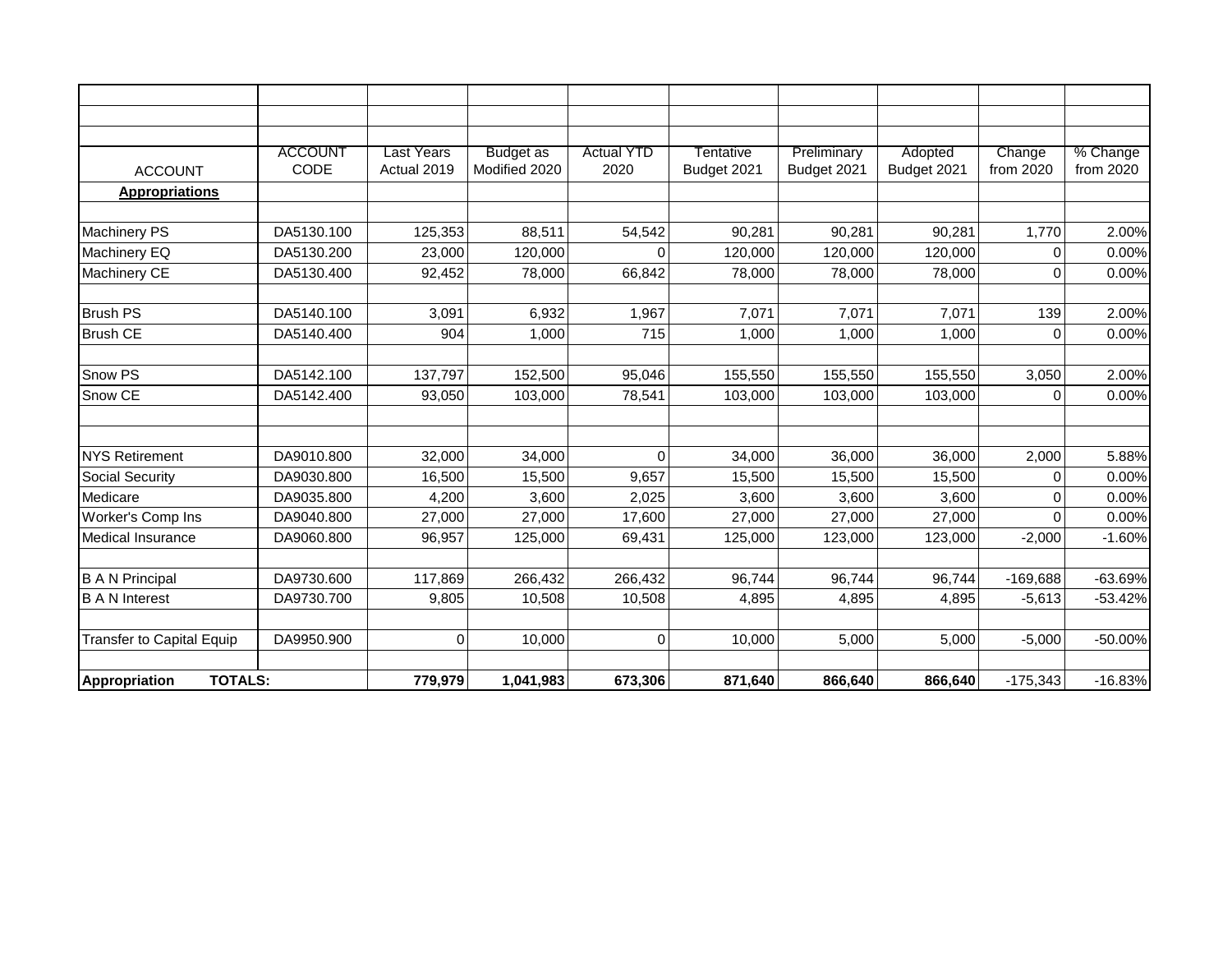| <b>Revenues</b>                  |        |         |         |         |        |        |          |           |          |
|----------------------------------|--------|---------|---------|---------|--------|--------|----------|-----------|----------|
|                                  |        |         |         |         |        |        |          |           |          |
| Real Property Tax                | DA1001 | 845,967 | 852,211 | 852,211 |        |        | 817,530  | $-34,681$ | $-4.07%$ |
| Non-Property Tax                 | DA1120 |         |         |         |        |        |          | 0         | 0.00%    |
| Service to Other Govt            | DA2300 | 9,466   | 9,010   | 4,733   | 9,010  | 9,010  | 9,010    | 0         | 0.00%    |
| Interest & Earnings              | DA2401 | 179     | 100     | 139     | 100    | 100    | 100      | 0         | 0.00%    |
| Sale of Scrap & Excess           | DA2650 | 415     |         |         |        |        |          | 0         | 0.00%    |
| Sale of Equipment                | DA2665 | 57,585  | 40,000  |         | 40,000 | 40,000 | 40,000   | 0         | 0.00%    |
| Unclassifed                      | DA2770 |         |         |         |        |        |          | 0         | 0.00%    |
| Interfund Transfer               | DA5031 | 0       |         |         |        |        | $\Omega$ | 0         | 0.00%    |
|                                  |        |         |         |         |        |        |          |           |          |
| <b>TOTALS:</b><br><b>Revenue</b> |        | 913,612 | 901,321 | 857,083 | 49,110 | 49,110 | 866,640  | $-34,681$ | $-3.85%$ |
|                                  |        |         |         |         |        |        |          |           |          |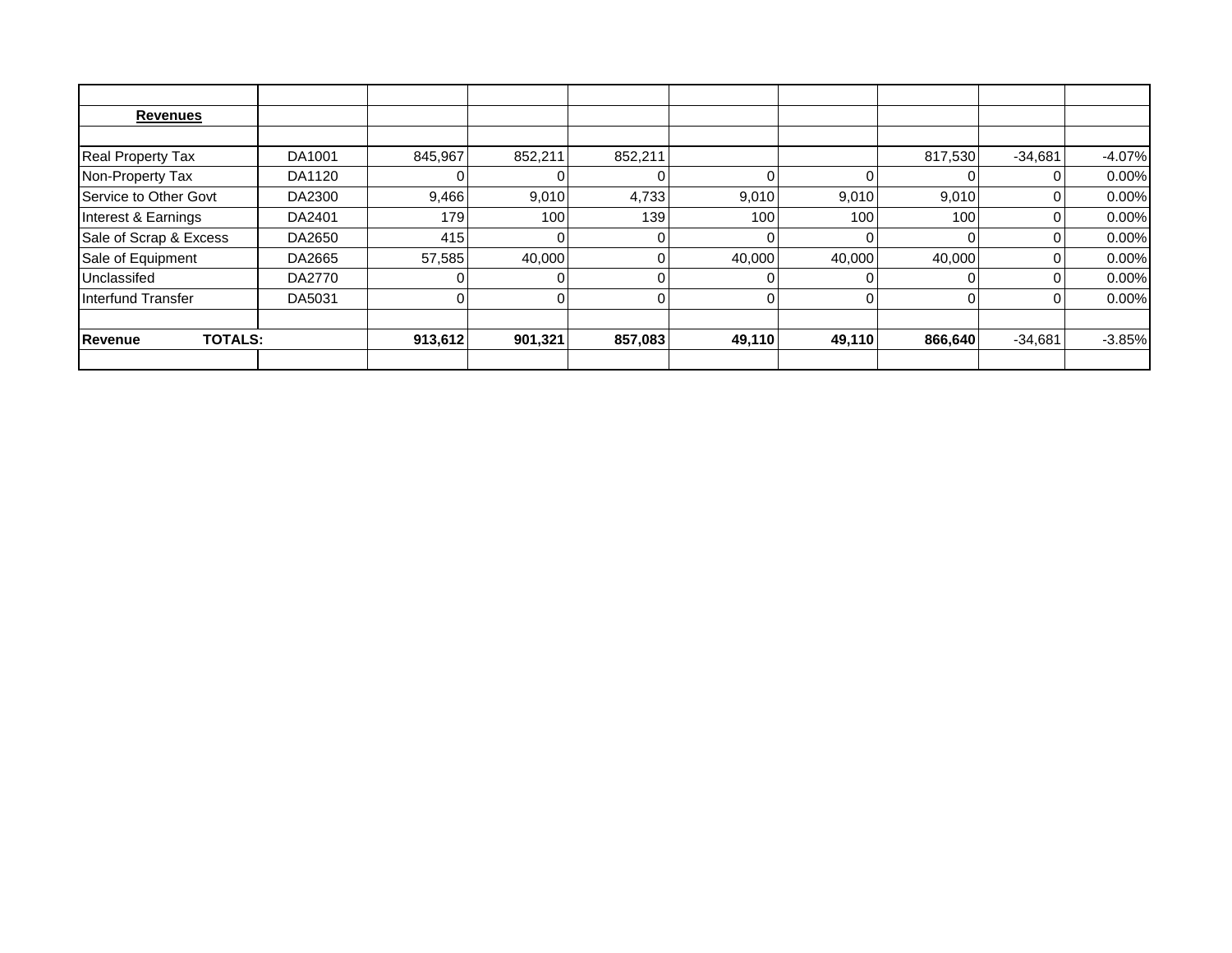|                                  | <b>ACCOUNT</b> | Last Years  | <b>Budget as</b> | <b>Actual YTD</b> | Tentative   | Preliminary | Adopted     | Change      | % Change  |
|----------------------------------|----------------|-------------|------------------|-------------------|-------------|-------------|-------------|-------------|-----------|
| <b>ACCOUNT</b>                   | CODE           | Actual 2019 | Modified 2020    | 2020              | Budget 2021 | Budget 2021 | Budget 2021 | from 2020   | from 2020 |
| <b>Appropriations</b>            |                |             |                  |                   |             |             |             |             |           |
|                                  |                |             |                  |                   |             |             |             |             |           |
| <b>General Repairs PS</b>        | DB5110.100     | 224,872     | 214,327          | 166,718           | 218,614     | 218,614     | 218,614     | 4,287       | 2.00%     |
| <b>General Repairs CE</b>        | DB5110.400     | 286,589     | 330,000          | 151,514           | 330,000     | 330,000     | 330,000     | 0           | 0.00%     |
| CHIPS                            | DB5112.200     | 254,776     | 156,000          | 154,159           | 156,000     | 156,000     | 156,000     | $\mathbf 0$ | 0.00%     |
|                                  |                |             |                  |                   |             |             |             |             |           |
| <b>NYS Retirement</b>            | DB9010.800     | 32,000      | 34,000           | $\Omega$          | 35,000      | 36,000      | 36,000      | 2,000       | 5.88%     |
| <b>Social Security</b>           | DB9030.800     | 13,830      | 14,500           | 10,384            | 15,000      | 15,000      | 15,000      | 500         | 3.45%     |
| Medicare                         | DB9035.800     | 3,200       | 3,400            | 2,409             | 3,500       | 3,500       | 3,500       | 100         | 2.94%     |
| Worker's Comp Ins                | DB9040.800     | 27,000      | 27,000           | 17,600            | 27,000      | 27,000      | 27,000      | 0           | 0.00%     |
| <b>Disability Insurance</b>      | DB9055.800     | 250         | 250              | 250               | 250         | 250         | 250         | $\Omega$    | 0.00%     |
| <b>Medical Insurance</b>         | DB9060.800     | 96,975      | 130,000          | 69,126            | 125,000     | 124,000     | 124,000     | $-6,000$    | $-4.62%$  |
|                                  |                |             |                  |                   |             |             |             |             |           |
| <b>Appropriation</b>             | <b>TOTALS:</b> | 939,492     | 909,477          | 572,160           | 910,364     | 910,364     | 910,364     | 887         | 0.10%     |
|                                  |                |             |                  |                   |             |             |             |             |           |
| <b>Revenues</b>                  |                |             |                  |                   |             |             |             |             |           |
| <b>Real Property Tax</b>         | DB1001         | 102,280     | 90,957           | 90,957            |             |             | 86,844      | $-4, 113$   | $-4.52%$  |
| Non-Property Tax                 | DB1120         | 795,585     | 657,500          | 393,689           | 657,500     | 657,500     | 657,500     | 0           | 0.00%     |
| Interest & Earnings              | DB2401         | 17          | 20               | 36                | 20          | 20          | 20          | 0           | 0.00%     |
| Sales of Scrap/Excess            | DB2650         | 261         | $\mathbf 0$      | $\Omega$          | $\mathbf 0$ | $\mathbf 0$ | $\mathbf 0$ | 0           | 0.00%     |
| <b>Unclassified Revenues</b>     | DB2770         | $\Omega$    | $\Omega$         | 654               | $\Omega$    | $\Omega$    | $\Omega$    | $\mathbf 0$ | 0.00%     |
| CHIPS                            | DB3501         | 254,776     | 156,000          | 114,131           | 156,000     | 156,000     | 156,000     | 0           | 0.00%     |
| <b>State Aide</b>                | DB3960         | 0           | 0                | 0                 | 0           | 0           | $\mathbf 0$ | 0           | 0.00%     |
| <b>Federal Disaster Aide</b>     | DB4960         | $\Omega$    | $\Omega$         | $\Omega$          | $\Omega$    | $\Omega$    | $\Omega$    | $\Omega$    | 0.00%     |
|                                  |                |             |                  |                   |             |             |             |             |           |
| <b>Revenue</b><br><b>TOTALS:</b> |                | 1,152,918   | 904,477          | 599,467           | 813,520     | 813,520     | 900,364     | $-4, 113$   | $-0.45%$  |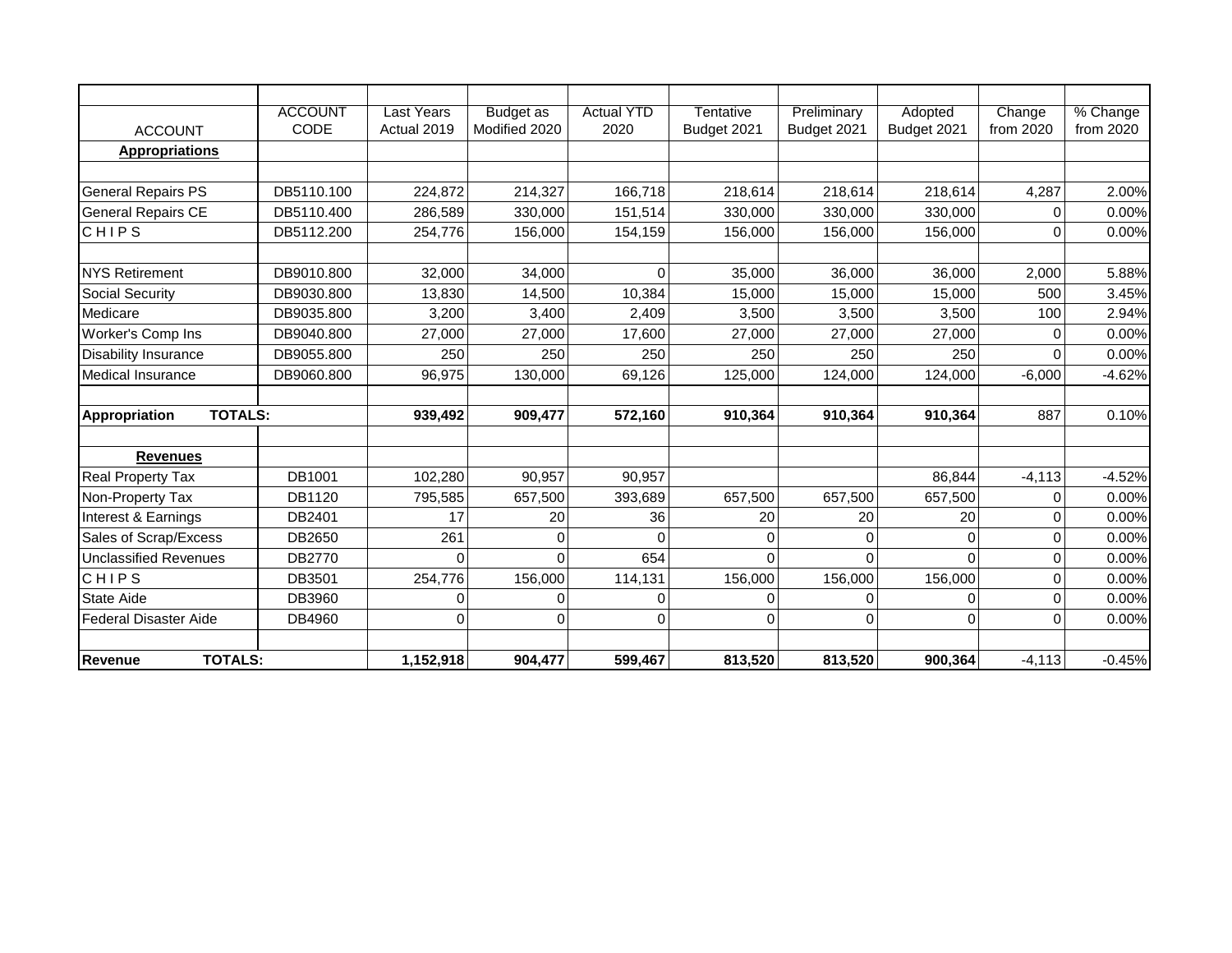| <b>ACCOUNT</b>                   | <b>ACCOUNT</b><br>CODE | <b>Last Years</b><br>Actual 2019 | Budget as<br>Modified 2020 | <b>Actual YTD</b><br>2020 | Tentative<br>Budget 2021 | Preliminary<br>Budget 2021 | Adopted<br>Budget 2021 | Change<br>from 2020 | % Change<br>from 2020 |
|----------------------------------|------------------------|----------------------------------|----------------------------|---------------------------|--------------------------|----------------------------|------------------------|---------------------|-----------------------|
| <b>Appropriations</b>            |                        |                                  |                            |                           |                          |                            |                        |                     |                       |
|                                  |                        |                                  |                            |                           |                          |                            |                        |                     |                       |
| <b>Street Lighting CE</b>        | SL5182.400             | 2,827                            | 3,500                      | 1,230                     | 3,500                    | 3,500                      | 3,500                  | 0                   | 0.00%                 |
|                                  |                        |                                  |                            |                           |                          |                            |                        |                     |                       |
| <b>TOTALS:</b><br>Appropriation  |                        | 2,827                            | 3,500                      | 1,230                     | 3,500                    | 3,500                      | 3,500                  | 0                   | 0.00%                 |
| <b>Revenues</b>                  |                        |                                  |                            |                           |                          |                            |                        |                     |                       |
| <b>Real Property Tax</b>         | SL1001                 | 3,500                            | 3,500                      | 3,500                     |                          |                            | 3,500                  | 0                   | 0.00%                 |
| Interest & Earnings              | SL2401                 | 3                                |                            | $\overline{2}$            | $\Omega$                 |                            | $\Omega$               | 0                   | 0.00%                 |
|                                  |                        |                                  |                            |                           |                          |                            |                        |                     |                       |
| <b>TOTALS:</b><br><b>Revenue</b> |                        | 3,503                            | 3,500                      | 3,502                     | 0                        | 0                          | 3,500                  | $\mathbf 0$         | 0.00%                 |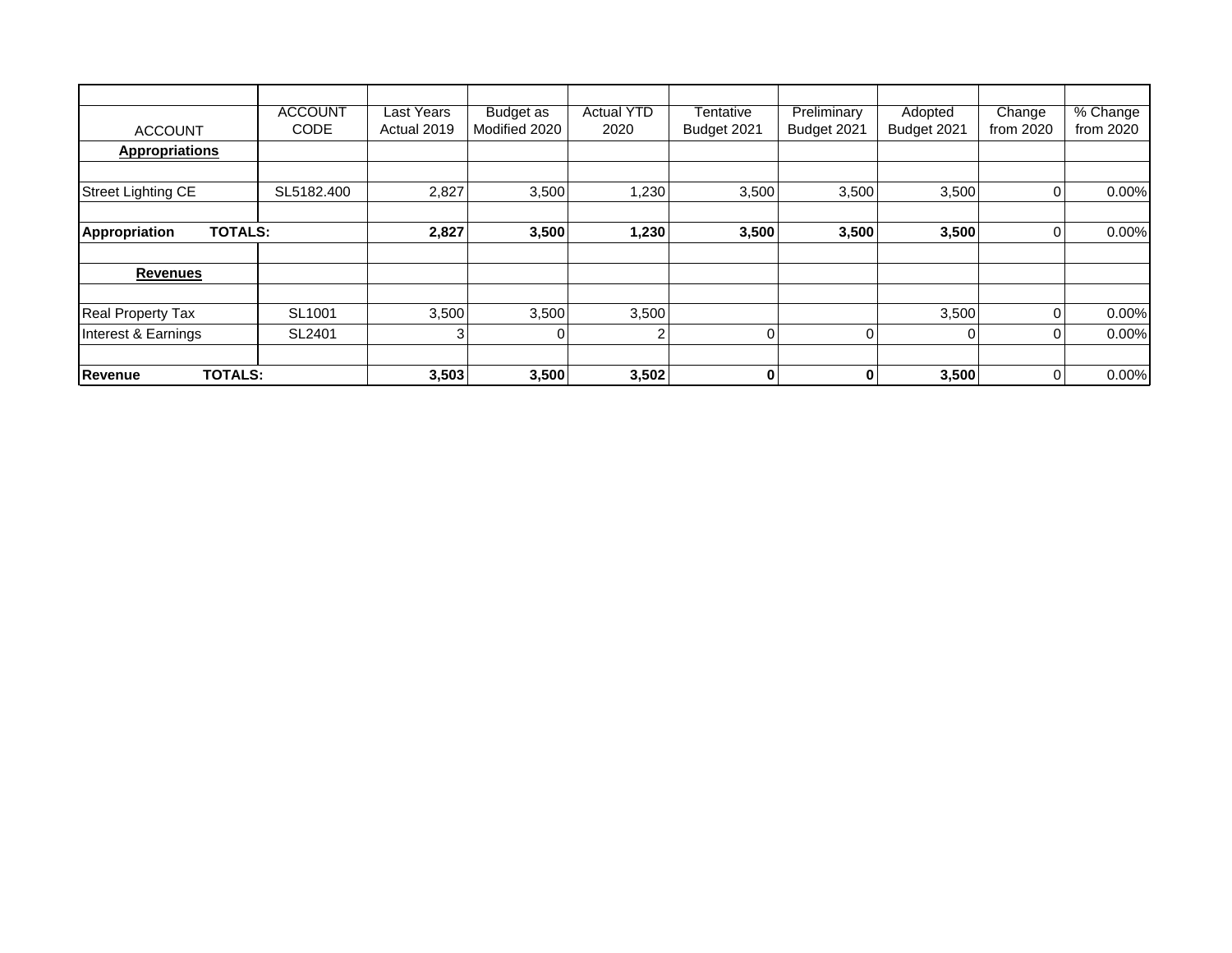|                                 | <b>ACCOUNT</b> | <b>Last Years</b> | <b>Budget</b> as | <b>Actual YTD</b> | Tentative   | Preliminary | Adopted     | Change      | % Change  |
|---------------------------------|----------------|-------------------|------------------|-------------------|-------------|-------------|-------------|-------------|-----------|
| <b>ACCOUNT</b>                  | CODE           | Actual 2019       | Modified 2020    | 2020              | Budget 2021 | Budget 2021 | Budget 2021 | from 2020   | from 2020 |
| <b>Appropriations</b>           |                |                   |                  |                   |             |             |             |             |           |
|                                 |                |                   |                  |                   |             |             |             |             |           |
| Sewer Superintendent PS         | SS8110.100     | 6,737             | 6,872            | 4,758             | 7,010       | 8,500       | 8,500       | 1,628       | 23.69%    |
| Sewer Clerk PS                  | SS8110.110     | 2,242             | 2,287            | 1,583             | 2,333       | 2,333       | 2,333       | 46          | 2.01%     |
| Deputy Sewer Clerk PS           | SS8110.120     | 1,024             | 1,350            | 750               | 1,350       | 1,350       | 1,350       | $\Omega$    | 0.00%     |
| <b>Sewer Maint PS</b>           | SS8110.130     | 6,010             | 6,200            | 3,320             | 6,324       | 6,826       | 6,826       | 626         | 10.10%    |
| Sewer EQ                        | SS8110.200     | 0                 | 20,000           | $\Omega$          | 20,000      | 20,000      | 20,000      | 0           | 0.00%     |
| Sewer CE                        | SS8110.400     | 15,480            | 11,000           | 3,345             | 11,000      | 12,000      | 12,000      | 1,000       | 9.09%     |
| Sewer Treatment & Dispsl        | SS8130.400     | 359,388           | 250,000          | 0                 | 250,000     | 250,000     | 250,000     | $\mathbf 0$ | 0.00%     |
| <b>NYS Retirement</b>           | SS9010.800     | 3,250             | 3,500            | $\Omega$          | 3,750       | 3,750       | 3,750       | 250         | 7.14%     |
| Social Security                 | SS9030.800     | 987               | 1,150            | 646               | 1,250       | 1,250       | 1,250       | 100         | 8.70%     |
| Medicare                        | SS9035.800     | 228               | 300              | 151               | 350         | 350         | 350         | 50          | 16.67%    |
| Worker's Comp Ins               | SS9040.800     | 1,669             | 1,750            | 1,073             | 1,750       | 1,750       | 1,750       | $\mathbf 0$ | 0.00%     |
| <b>Medical Ins</b>              | SS9060.800     | 6,000             | 11,200           | 4,500             | 7,500       | 7,500       | 7,500       | $-3,700$    | $-33.04%$ |
| <b>BAN Principal</b>            | SS9730.600     | $\mathbf 0$       | $\Omega$         | $\Omega$          | $\mathbf 0$ |             | $\mathbf 0$ | $\mathbf 0$ | 0.00%     |
| <b>BAN</b> Interest             | SS9730.700     | $\mathbf 0$       | $\Omega$         | 0                 | 0           |             | $\Omega$    | $\Omega$    | 0.00%     |
|                                 |                |                   |                  |                   |             |             |             |             |           |
| <b>TOTALS:</b><br>Appropriation |                | 403,016           | 315,609          | 20,126            | 312,617     | 315,609     | 315,609     | $\mathbf 0$ | 0.00%     |
|                                 |                |                   |                  |                   |             |             |             |             |           |
| <b>Revenues</b>                 |                |                   |                  |                   |             |             |             |             |           |
| <b>Real Property Tax</b>        | SS1001         | $\overline{0}$    | $\Omega$         | $\overline{0}$    |             |             | $\Omega$    | 0           | 0.00%     |
| <b>Sewer Rents</b>              | SS2120         | 139,485           | 150,000          | 59,238            | 150,000     | 150,000     | 150,000     | $\mathbf 0$ | 0.00%     |
| Sewer Charges (SBU)             | SS2122         | 271,252           | 164,409          | $\Omega$          | 164,409     | 164,409     | 164,409     | $\mathbf 0$ | 0.00%     |
| Penalties & Interest            | SS2128         | 499               | 1,000            | 1,155             | 1,000       | 1,000       | 1,000       | $\mathbf 0$ | 0.00%     |
| Interest & Earnings             | SS2401         | 68                | 200              | 28                | 200         | 200         | 200         | $\mathbf 0$ | 0.00%     |
| Refund of Prior Yr Exp          | SS2701         | $\mathbf 0$       | $\Omega$         | $\Omega$          | $\Omega$    | $\Omega$    | $\Omega$    | $\Omega$    | 0.00%     |
|                                 |                |                   |                  |                   |             |             |             |             |           |
| <b>TOTALS:</b><br>Revenue       |                | 411,304           | 315,609          | 60,420            | 315,609     | 315,609     | 315,609     | $\mathbf 0$ | 0.00%     |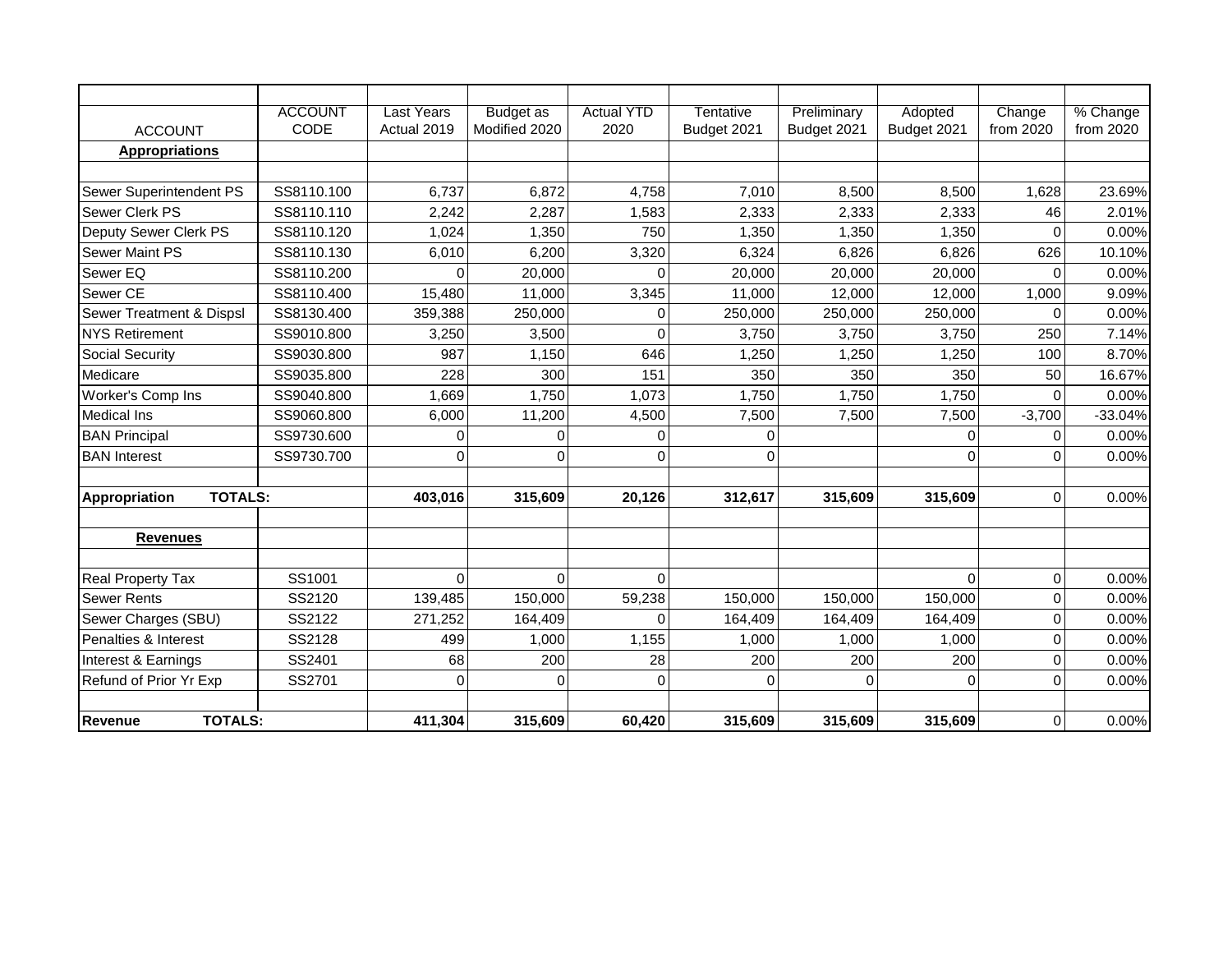|                                        |                |                   |                  | <b>WATER FUND</b> |             |                |             |             |           |
|----------------------------------------|----------------|-------------------|------------------|-------------------|-------------|----------------|-------------|-------------|-----------|
|                                        |                |                   |                  |                   |             |                |             |             |           |
|                                        | <b>ACCOUNT</b> | <b>Last Years</b> | <b>Budget as</b> | <b>Actual YTD</b> | Tentative   | Preliminary    | Adopted     | Change      | % Change  |
| <b>ACCOUNT</b>                         | CODE           | Actual 2019       | Modified 2020    | 2020              | Budget 2021 | Budget 2021    | Budget 2021 | from 2020   | from 2020 |
| <b>Appropriations</b>                  |                |                   |                  |                   |             |                |             |             |           |
|                                        |                |                   |                  |                   |             |                |             |             |           |
| <b>Water Superintendent PS</b>         | SW8310.100     | 6,737             | 6,872            | 4,758             | 7,009       | 8,500          | 8,500       | 1,628       | 23.69%    |
| <b>Water Clerk PS</b>                  | SW8310.110     | 3,371             | 3,438            | 2,380             | 3,507       | 3,506          | 3,506       | 68          | 1.98%     |
| Depty Water Clerk PS                   | SW8310.120     | 1,116             | 1,376            | 882               | 1,376       | 1,567          | 1,567       | 191         | 13.88%    |
| Water Maintenance PS                   | SW8310.130     | 25,318            | 25,000           | 13,982            | 25,500      | 26,000         | 26,000      | 1,000       | 4.00%     |
| Water EQ                               | SW8310.200     | 0                 | 10,000           | $\Omega$          | 10,000      | 10,000         | 10,000      | 0           | 0.00%     |
| <b>Water CE</b>                        | SW8310.400     | 7,041             | 10,000           | 7,452             | 10,000      | 12,000         | 12,000      | 2,000       | 20.00%    |
| Water CE (Water Billing)               | SW8310.410     | 100,771           | 375,000          | 141,179           | 320,000     | 330,000        | 330,000     | $-45,000$   | $-12.00%$ |
|                                        |                |                   |                  |                   |             |                |             |             |           |
| <b>NYS Retirement</b>                  | SW9010.800     | 6,000             | 6,250            | $\Omega$          | 6,250       | 7,000          | 7,000       | 750         | 12.00%    |
| <b>Social Security</b>                 | SW9030.800     | 2,259             | 2,100            | 1,364             | 2,100       | 2,250          | 2,250       | 150         | 7.14%     |
| Medicare                               | SW9035.800     | 525               | 500              | 319               | 500         | 600            | 600         | 100         | 20.00%    |
| Worker's Comp Ins                      | SW9040.800     | 2,350             | 2,500            | 1,650             | 2,500       | 2,626          | 2,626       | 126         | 5.04%     |
| Medical Insurance                      | SW9060.800     | 18,000            | 23,000           | 13,500            | 20,000      | 23,000         | 23,000      | $\mathbf 0$ | 0.00%     |
|                                        |                |                   |                  |                   |             |                |             |             |           |
| Serial Bond Principal                  | SW9710.600     | 0                 | 0                | 0                 | $\mathbf 0$ | $\overline{0}$ | $\mathbf 0$ | 0           | 0.00%     |
| <b>Serial Bond Interest</b>            | SW9710.700     | $\overline{0}$    | $\Omega$         | $\Omega$          | $\Omega$    | $\overline{0}$ | $\Omega$    | $\mathbf 0$ | 0.00%     |
| <b>BAN Principal</b>                   | SW9730.600     | 7,000             | 7,000            | 7,000             | 7,000       | 7,000          | 7,000       | 0           | 0.00%     |
| <b>BAN</b> Interest                    | SW9730.700     | 1,959             | 1,552            | 1,552             | 1,374       | 1,375          | 1,375       | $-177$      | $-11.39%$ |
|                                        |                |                   |                  |                   |             |                |             |             |           |
| <b>TOTALS:</b><br><b>Appropriation</b> |                | 182,448           | 474,588          | 196,017           | 417,116     | 435,424.17     | 435,424.17  | $-39,164$   | $-8.25%$  |
|                                        |                |                   |                  |                   |             |                |             |             |           |
| <b>Revenues</b>                        |                |                   |                  |                   |             |                |             |             |           |
|                                        |                |                   |                  |                   |             |                |             |             |           |
| <b>Real Property Tax</b>               | SW1001         | 9,694             | 8,552            | 8,552             |             |                | 8,374.17    | $-178$      | $-2.08%$  |
| <b>Metered Water Sales</b>             | SW2140         | 558,678           | 463,986          | 206,230           | 440,000     | 425,000        | 425,000     | $-38,986$   | $-8.40%$  |
| <b>Unmetered Water Sales</b>           | SW2142         | 0                 | 0                | $\mathbf 0$       | $\mathbf 0$ | $\overline{0}$ | $\mathbf 0$ | 0           | 0.00%     |
| Penalties & Interest                   | SW2148         | 44,405            | 2,000            | 1,321             | 2,000       | 2,000          | 2,000       | $\mathbf 0$ | 0.00%     |
| Interest & Earnings                    | SW2401         | 31                | 50               | 135               | 50          | 50             | 50          | 0           | 0.00%     |
| <b>Interfund Transfer</b>              | SW5031         | $\mathbf 0$       | $\mathbf 0$      | $\mathbf 0$       | $\mathbf 0$ | 0              | $\mathbf 0$ | $\mathbf 0$ | 0.00%     |
|                                        |                |                   |                  |                   |             |                |             |             |           |
| <b>TOTALS:</b><br>Revenue              |                | 612,808           | 474,588.00       | 216,238           | 442,050     | 427,050.00     | 435,424.17  | $-47,538$   | $-10.02%$ |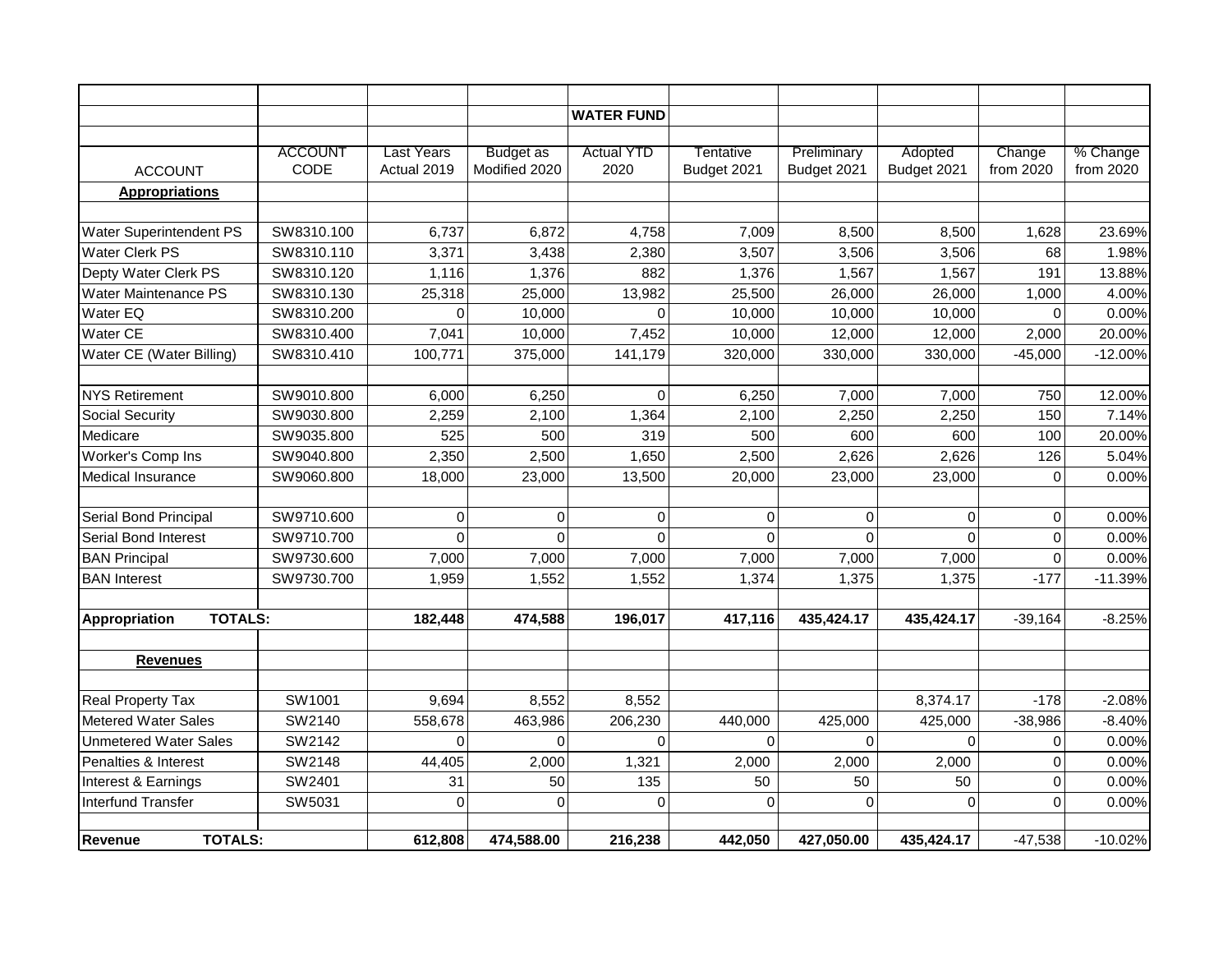|                       | <b>SUMMARY OF ALL FUNDS</b> |             |                  |                   |             |             |              |              |           |
|-----------------------|-----------------------------|-------------|------------------|-------------------|-------------|-------------|--------------|--------------|-----------|
|                       |                             |             |                  |                   |             |             |              |              |           |
|                       | <b>ACCOUNT</b>              | Last Years  | <b>Budget as</b> | <b>Actual YTD</b> | Tentative   | Preliminary | Adopted      | Change       | % Change  |
| <b>ACCOUNT</b>        | CODE                        | Actual 2019 | Modified 2020    | 2020              | Budget 2021 | Budget 2021 | Budget 2021  | from 2020    | from 2019 |
| <b>Appropriations</b> |                             |             |                  |                   |             |             |              |              |           |
|                       |                             |             |                  |                   |             |             |              |              |           |
| <b>General A</b>      | Α                           | 1,037,023   | 1,204,894        | 612,825           | 1,224,875   | 1,219,736   | 1,219,736    | 14,842       | 1.23%     |
| <b>General B</b>      | B                           | 171,647     | 203,172          | 123,020           | 209,840     | 210,565     | 210,565      | 7,393        | 3.64%     |
| <b>Highway DA</b>     | DA                          | 779,979     | 1,041,983        | 673,306           | 871,640     | 866,640     | 866,640      | $-175,343$   | $-16.83%$ |
| <b>Highway DB</b>     | DB                          | 939,492     | 909,477          | 572,160           | 910,364     | 910,364     | 910,364      | 887          | 0.10%     |
| Light                 | <b>SL</b>                   | 2,827       | 3,500            | 1,230             | 3,500       | 3,500       | 3,500        | 0            | 0.00%     |
| Sewer                 | SS                          | 403,016     | 315,609          | 20,126            | 312,617     | 315,609     | 315,609      | $\Omega$     | 0.00%     |
| Water                 | SW                          | 182,448     | 474,588          | 196,017           | 417,116     | 435,424     | 435,424      | $-39,164$    | $-8.25%$  |
| Appropriation         | <b>TOTALS:</b>              | 3,516,432   | 4,153,223        | 2,198,683         | 3,949,952   | 3,961,838   | 3,961,838    | $-191,385$   | $-4.61%$  |
| <b>Revenues</b>       |                             |             |                  |                   |             |             |              |              |           |
| <b>General A</b>      | Α                           | 984,500     | 973,094          | 783,277           | 360,227     | 360,227     | 1,019,736    | 46,642       | 4.79%     |
| <b>General B</b>      | B                           | 156,297     | 168,172          | 77,613            | 171,800     | 169,800     | 176,565      | 8,393        | 4.99%     |
| <b>Highway DA</b>     | DA                          | 913,612     | 901,321          | 857,083           | 49,110      | 49,110      | 866,640      | $-34,681$    | $-3.85%$  |
| <b>Highway DB</b>     | DB                          | 1,152,918   | 904,477          | 599,467           | 813,520     | 813,520     | 900,364      | $-4, 113$    | $-0.45%$  |
| Light                 | <b>SL</b>                   | 3,503       | 3,500            | 3,502             | $\Omega$    | $\Omega$    | 3,500        | $\Omega$     | 0.00%     |
| Sewer                 | SS                          | 411,304     | 315,609          | 60,420            | 315,609     | 315,609     | 315,609      | $\Omega$     | 0.00%     |
| Water                 | SW                          | 612,808     | 474,588          | 216,238           | 442,050     | 427,050     | 435,424.17   | $-39,163.83$ | $-8.25%$  |
|                       |                             |             |                  |                   |             |             |              |              |           |
| <b>Revenue</b>        | <b>TOTALS:</b>              | 4,234,941   | 3,740,761        | 2,597,600         | 2,152,316   | 2,135,316   | 3,717,838.17 | $-22,922.83$ | $-0.61%$  |